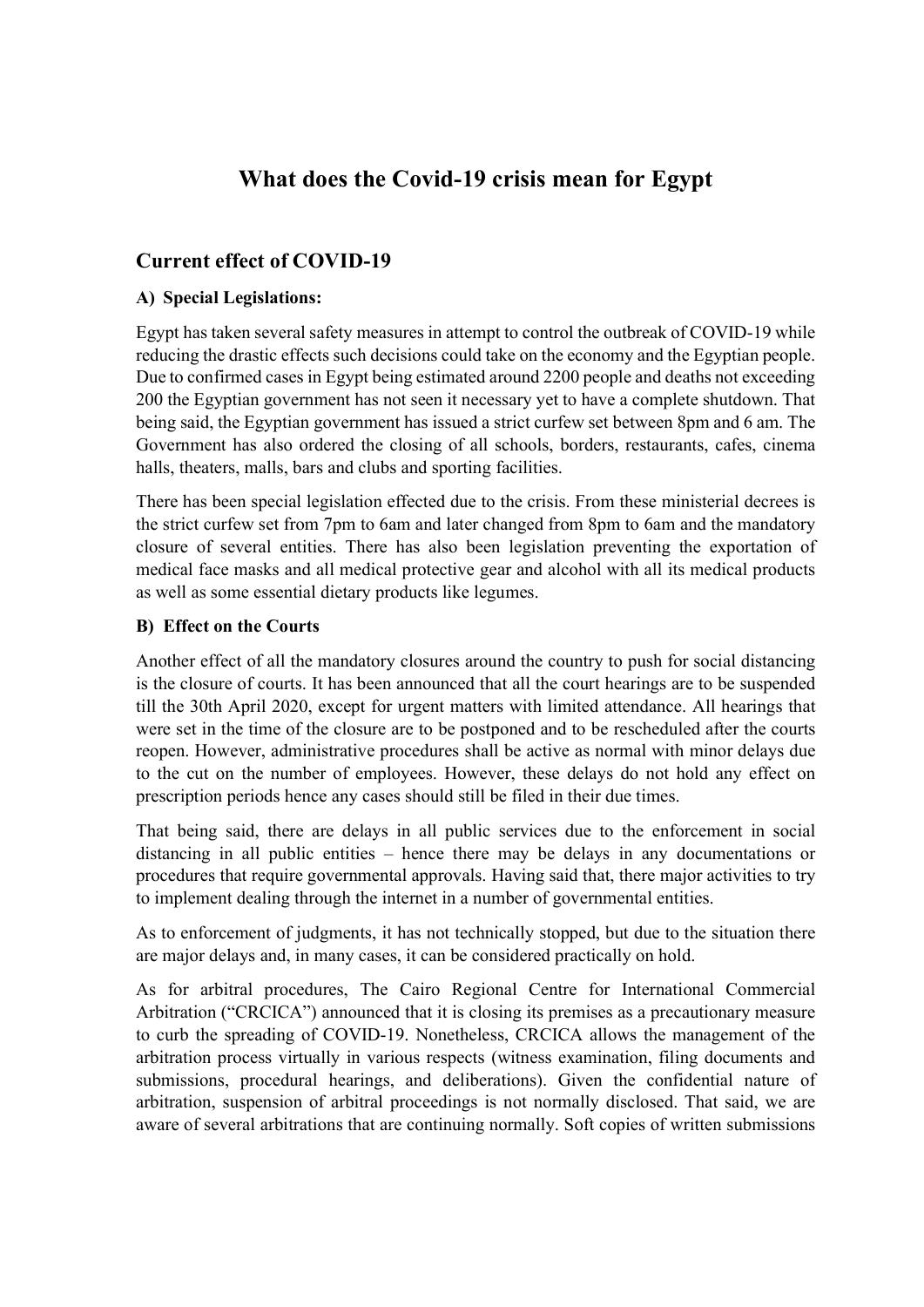are submitted without any interruption to the procedural timeline. As for scheduled hearings on the merits, some have been postponed. Also, CRCICA opens one day per week, each Wednesday, to receive and deliver any hard copy documents.

### C) Effect on the private sector

As to Work in the private sector, there is no mandatory closures set by the government, except for the abovementioned closures. However, the government has been advising social distancing practices in all situations to limit infection. Hence several companies and entities have established work from home practices where possible or created a shift structure to decrease the exposure between people. Most law firms have taken the decision of working from home while others have been permanently closed.

### D) Effect on banks

As for the banks, the banks have reduced their working hours and they close between 1 and 2 pm. There has been a restriction on the cash withdrawal of EGP 10,000 per day and EGP 5000 from ATMs. There has also been a central bank order delaying penalties and payments on loans for companies that are economically struggling for a period of 6 months. That being said, there has been no update on any changes to insolvency laws or insolvency procedures.

## Forecast: after the crisis and long-term effects

### A) Post effects of COVID-19 crisis

The COVID-19 pandemic had huge consequences on the economy, companies and businesses as a whole. Several businesses were forced to shut down and several businesses lost or had to let go of part of their workforce due to the tough times they are going through. We believe that post the ending of this crisis there shall be an issue of unemployment and a struggling middle and lower class. Under the Egyptian Employment Law, when an employer faces force majeure and extreme hardship he has the right to reduce the salaries of the employees by a maximum of 50% and do partial or full closures in extreme circumstances.

However, there is currently huge private and governmental efforts to aid non consistent employment workforce and people in – one of these ways was to issue them debit cards without the need of having a bank account to be able to receive a government grant of EGP 500 a month.

If COVID -19 cases increase, there may be more restrictive measures to be taken by the Government. Having said that, several reports have stated that the Egyptian economy should go back to normal by 2021. As to the direct effect post pandemic or in the short term, the courts will go to business as usual however, there will be hearing delays due to the courts being shut for over a month. Flights will probably take a while to go back to normal due to fear of reintroduction of the pandemic and people being afraid to travel again, which will have an impact on tourism which is one of the main revenue sources for Egypt.